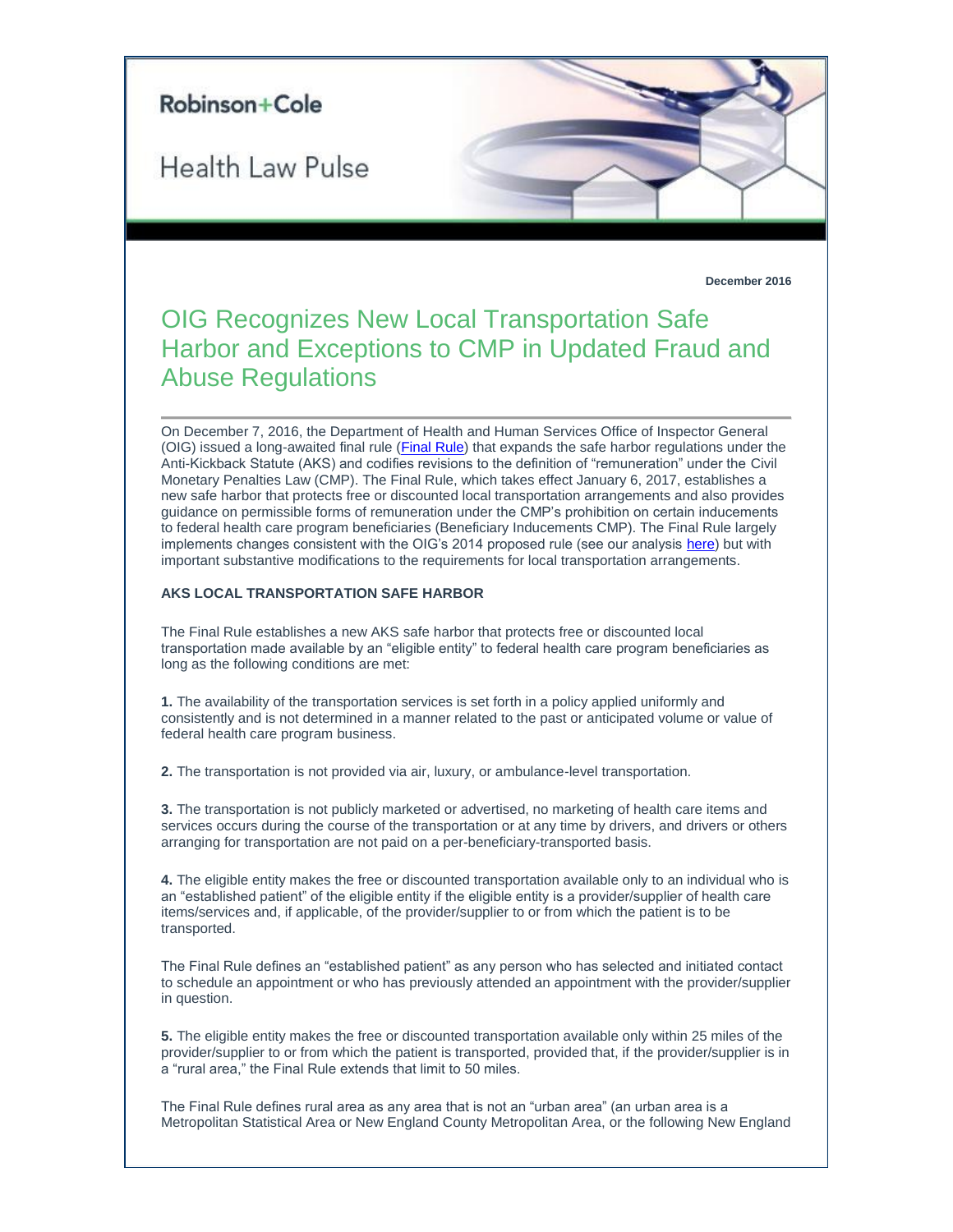counties: Litchfield County, Connecticut; York County, Maine; Sagadahoc County, Maine; Merrimack County, New Hampshire; and Newport County, Rhode Island).

**6.** The eligible entity makes the free or discounted transportation available only for the purpose of obtaining medically necessary items and services, although the Final Rule also affirms that transportation back to a patient's home is protected.

**7.** The eligible entity bears the costs of the free or discounted local transportation and does not shift the burden of such costs onto federal health care programs, other payers, or individuals.

"Eligible entity" includes any individual or entity, except for individuals or entities (or family members or others acting on their behalf) that primarily supply health care items (for example, durable medical equipment suppliers or pharmaceutical manufacturers). An eligible entity can be a hospital or a physician, or can also be an entity that does not directly render health care services, such as a Medicare Advantage organization or an accountable care organization.

The Final Rule separately establishes protection under this safe harbor for shuttle services providing local transportation using a set schedule and route. Shuttle services must comply with all of the requirements described above, with two important exceptions: (1) shuttle services need not be operated in accordance with a policy that is applied uniformly and consistently, although implementation of such a policy may be advisable from a risk perspective, and (2) shuttle services need not be limited to established patients or for the sole purpose of obtaining medically necessary items and services (for example, employees and/or family-members may utilize the shuttles). A shuttle service must be local, however, and will qualify if there are no more than 25 miles between any stop and any location where health care items/services are provided along the shuttle's route (in urban areas or up to 50 miles in rural areas).

## **ADDITIONAL NEW SAFE HARBORS**

The Final Rule also recognizes new AKS safe harbors related to certain arrangements, including (1) nonroutine waivers of beneficiary cost-sharing amounts (that is, copayments, coinsurance, or deductibles) owed to pharmacies under a federal health care program as long there is an individualized determination of financial need (or failure to collect after reasonable collection efforts) and the waivers are not marketed and (2) remuneration between a federally qualified health center (or entity controlled by such a health center) and a Medicare Advantage organization pursuant to a written agreement for services.

## **BENEFICIARY INDUCEMENTS CMP**

The Final Rule also codifies regulatory exceptions to the Beneficiary Inducements CMP enacted under the Patient Protection and Affordable Care Act (ACA). The Beneficiary Inducements CMP prohibits any person from offering or transferring to a Medicare or Medicaid beneficiary any remuneration that the person knows or should know is likely to influence the beneficiary's selection of a particular provider, practitioner, or supplier of Medicare or Medicaid-payable items or services. The ACA excepted from the definition of "remuneration" under the CMP "any other remuneration which promotes access to care and poses a low risk of harm to patients and federal health care programs" as well as the offer or transfer of items or services for free or less than fair market value (1) in the form of coupons, rebates, or other retailer reward programs or (2) based on financial need.

The Final Rule interprets the exception for promoting access to care to apply to items or services that (1) improve a beneficiary's ability to obtain items and services payable by Medicare or Medicaid and (2) pose a low risk of harm to Medicare and Medicaid and beneficiaries of those programs by (a) being unlikely to interfere with, or skew, clinical decision making; (b) being unlikely to increase costs to federal health care programs or beneficiaries through overutilization or inappropriate utilization; and (c) not raising patient safety or quality-of-care concerns.

The Final Rule also codifies regulatory exceptions to prohibited remuneration for the offer or transfer of items or services for free or less than fair market value by a person if one of these conditions is met:

**1.** The items or services consist of coupons, rebates, or other rewards from a retailer; the items or